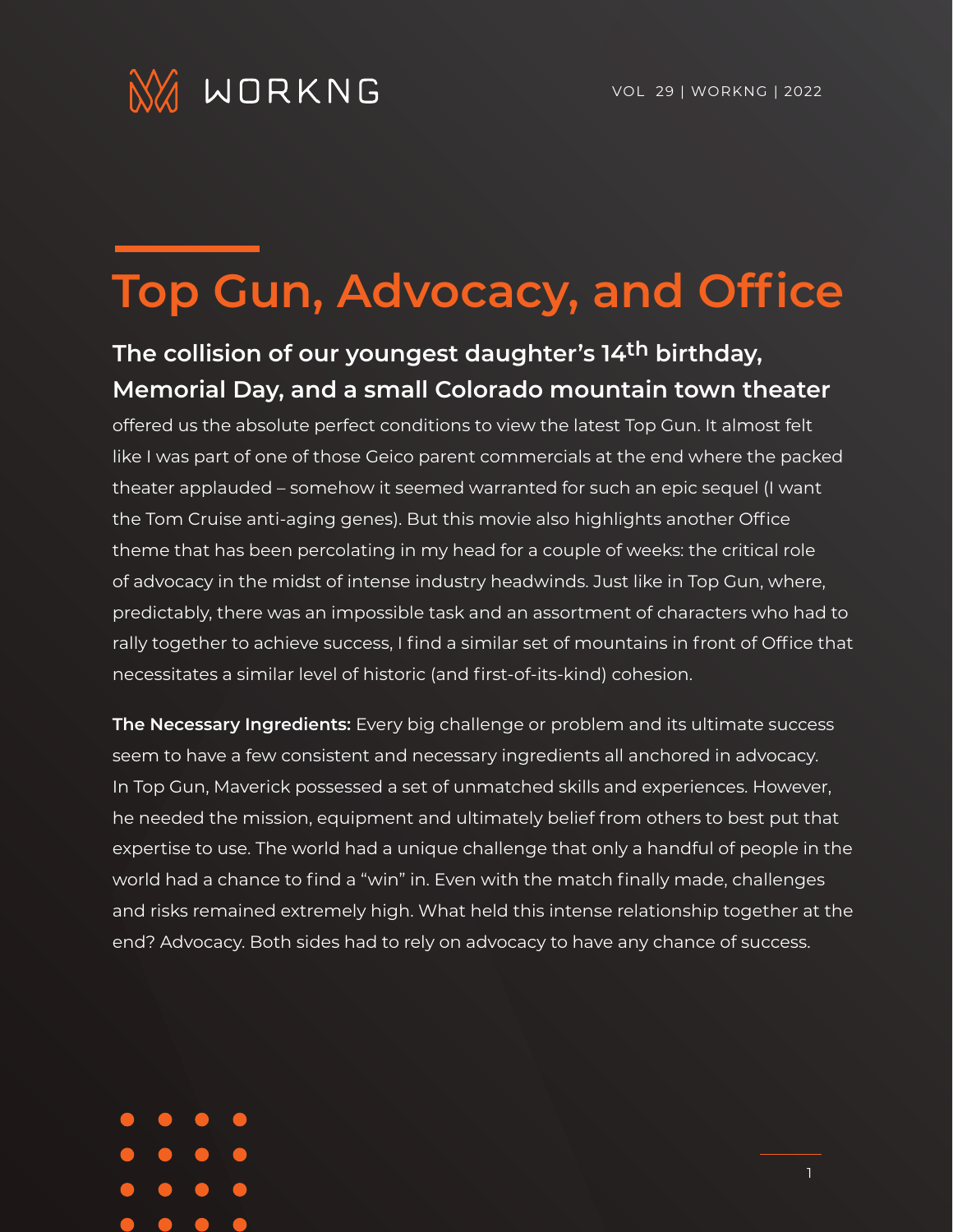



**Required of Advocacy Receiver:** Maverick's success ultimately meant that the Navy had succeeded. While his rebellious streak made for fantastic movie watching, it was still the case that even he, in that moment, had to harness all of those experiences and skills and focus them around the needs of the mission. There is a small group of operators in the office world that possess a set of experiences and skills needed to corral asset management, proptech, flexible offerings, and service delivery under one roof that simultaneously delight occupiers and create value for owners. Some of the quick characteristics of this advocacy receiver that stand out as critical are: servant leadership, accountable, huge appetite to learn, great communication, transparency, ability to adapt quickly, and the skillfulness to move very quickly and efficiently.



**Calling All Advocacy Givers:** There is a classic part of the movie where the admiral, finally free to rid himself of the headache that is Maverick, realizes his best chance for success lies in the hands of this one-of-a-kind pilot. He knew that there was no longer any other response but all in – 100% of his support and resources were behind not only the mission but those leading the mission. I will never forget the meeting when Jayson Lipsey, now CEO of Parkway, sat in a meeting in Austin in 2015 as COO and had to decide whether to move forward with Fareground, an ambitious Food Hall we were considering introducing at the base of our downtown office building. I had poured months of energy and time preparing for this moment, but I needed his advocacy. At the end, he quietly turned to all of us in the room, smiled and said, "Burn the ships! Let's go!" With that vote of confidence, we proceeded. We encountered many tough obstacles during that project, but with the weight of Jayson's support, it offered us the confidence from which to not only create value for the asset but for downtown Austin. Some of the quick characteristics of this advocacy giver that stand out as critical are: decisive, consistent, supportive, and available without being intrusive.



2